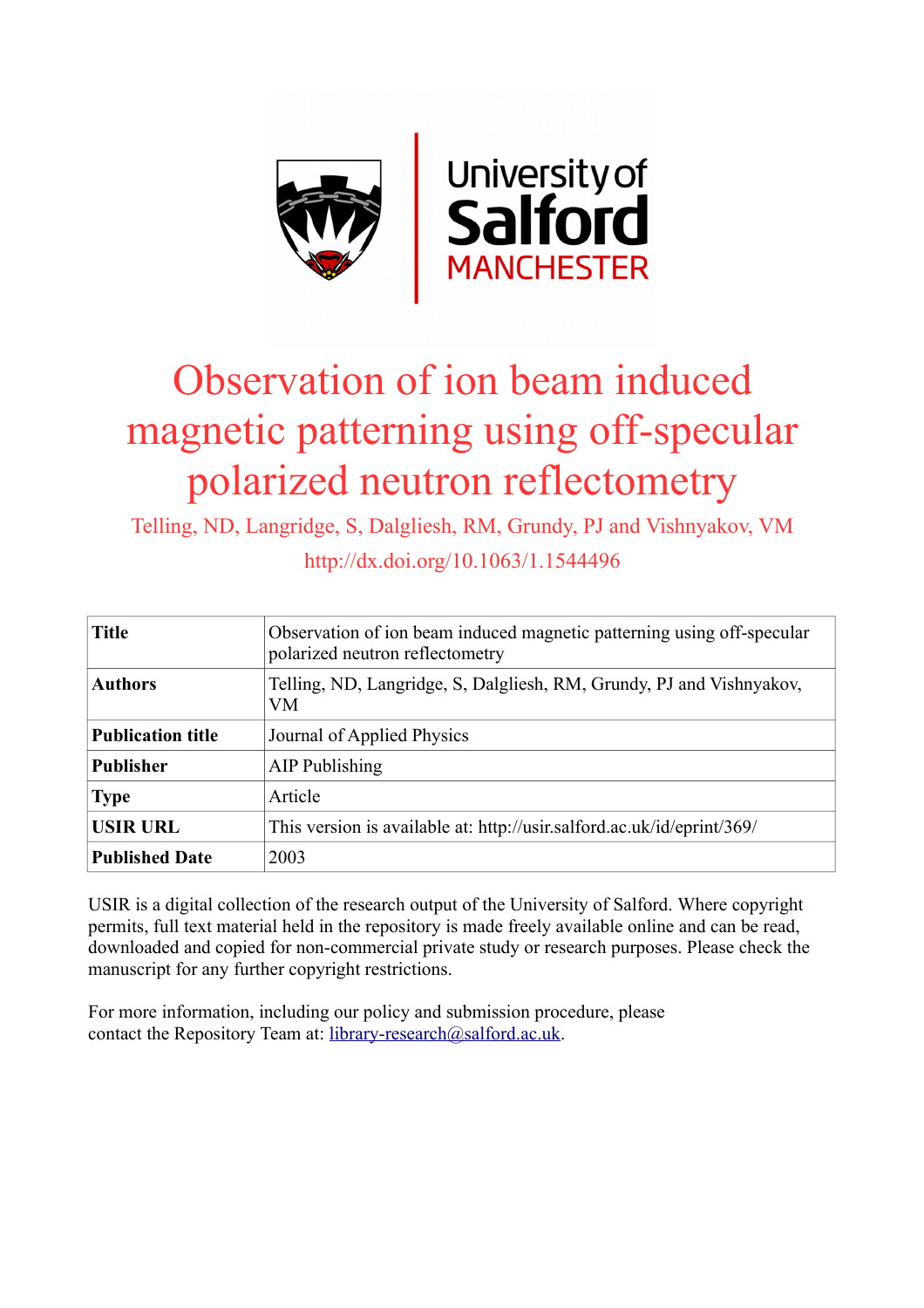# **Observation of ion beam induced magnetic patterning using off-specular polarized neutron reflectometry**

N. D. Telling<sup>a)</sup> *Joule Physics Laboratory, Institute for Materials Research, University of Salford, Salford M5 4WT, United Kingdom*

S. Langridge and R. M. Dalgliesh *Rutherford Appleton Laboratory, Chilton, Didcot, Oxfordshire OX11 0XQ, United Kingdom*

P. J. Grundy and V. M. Vishnyakov

*Joule Physics Laboratory, Institute for Materials Research, University of Salford, Salford M5 4WT, United Kingdom*

(Presented on 13 November 2002)

The long-range magnetic structure in Co/Pt multilayers magnetically patterned by ion irradiation is observed by off-specular polarized neutron reflectivity. While both specular and off-specular measurements indicate the formation of an artificial domain structure when the sample is in its remanent state, resonant peaks seen in the diffuse scatter reveal long-range magnetic ordering with periodicity in agreement with the design value. These peaks are completely suppressed when the sample is saturated in plane, confirming their origin in the magnetic patterning of the multilayer. © 2003 American Institute of Physics. [DOI: 10.1063/1.1544496]

## **INTRODUCTION**

The drive to obtain higher density magnetic recording media has generated growing interest in patterned magnetic films as a possible solution to the thermally excited, spontaneous reversal of small magnetic grains (the so-called superparamagnetic limit). However, practical difficulties arising from the rough surface created by *physical* patterning have lead recently to the study of possible mechanisms for *magnetically* patterning films. One such approach is the use of ion beams to alter the microstructure of a previously prepared film.

Ion irradiation of Co/Pt multilayer and sandwich structures has been shown previously to rotate the easy magnetization direction from out of plane to in plane. $1-7$  It has been found that this reorientation of the anisotropy is correlated with structural reordering of the buried multilayer interfaces<sup>2,4</sup> and is accompanied by an increase in grain size.<sup>1,4</sup> The relaxation of strain-induced perpendicular anisotropy is therefore likely to play a role in this reorientation transition. By irradiating through a suitable stencil, this effect can be utilized to create localized in-plane magnetization regions in an otherwise perpendicularly magnetized film. $3-7$ Ion irradiation through a periodic mask (i.e., a grating or mesh structure) will thus define a periodic artificial domain structure in the film.

Off-specular polarized neutron reflectivity (PNR) is an ideal probe of long-range lateral magnetic periodicity. Recently this technique has been used to study artificially prepared arrays of mesoscopic ferromagnetic disks.<sup>8</sup> In this case there exists a structural as well as magnetic component to the periodicity. However, the technique also has a huge potential for probing the long-range order in structures where only the magnetic component changes, such as magnetically patterned films. As an experiment of this type, we discuss here measurements of the off-specular PNR scattering from a magnetically patterned Co/Pt multilayer.

#### **EXPERIMENT**

Co/Pt multilayers were prepared by magnetron sputtering using 3 mTorr partial pressure of Kr in a high-vacuum system with base pressure of  $\leq$   $\sim$  10<sup>-7</sup> Torr. The nominal structure of these films was  $Si(100)/Pt(250 \text{ Å})/$  $[Co(4 \text{ Å})/Pt(13 \text{ Å})]_{10}$ . X-ray reflectivity measurements were used to confirm the layering sequence and gave the root mean square (rms) interface width between the Co and Pt layers as  $\sim$ 4 Å. Ion-beam irradiation using a dose of  $10^{15}$  ions/cm<sup>2</sup> Ar ions at 80 keV was then performed simultaneously for larger areas of film and through a grid stencil with a period of 13  $\mu$ m. In-plane and out-of-plane magnetic hysteresis loops were obtained from as-deposited and irradiated sections using alternating gradient field magnetometry (AGFM) and the magneto-optical Kerr effect (MOKE).

PNR experiments were performed on the CRISP reflectometer at the ISIS spallation neutron source, Rutherford Appleton Laboratory. Measurements were made at room temperature in a magnetic field applied parallel to the film plane and perpendicular to the neutron scattering plane. The sample was positioned such that design periodicity of 13  $\mu$ m occurred along an axis parallel to the neutron scattering plane. Off-specular scattering was measured using a position-sensitive detector.

#### **RESULTS AND DISCUSSION**

The as-deposited multilayers showed perpendicular anisotropy with coercivity of  $\sim$ 1 kOe, as shown by the perpendicular loop in Fig. 1. After ion irradiation the magnetization

a)Electronic mail: n.telling@physics.org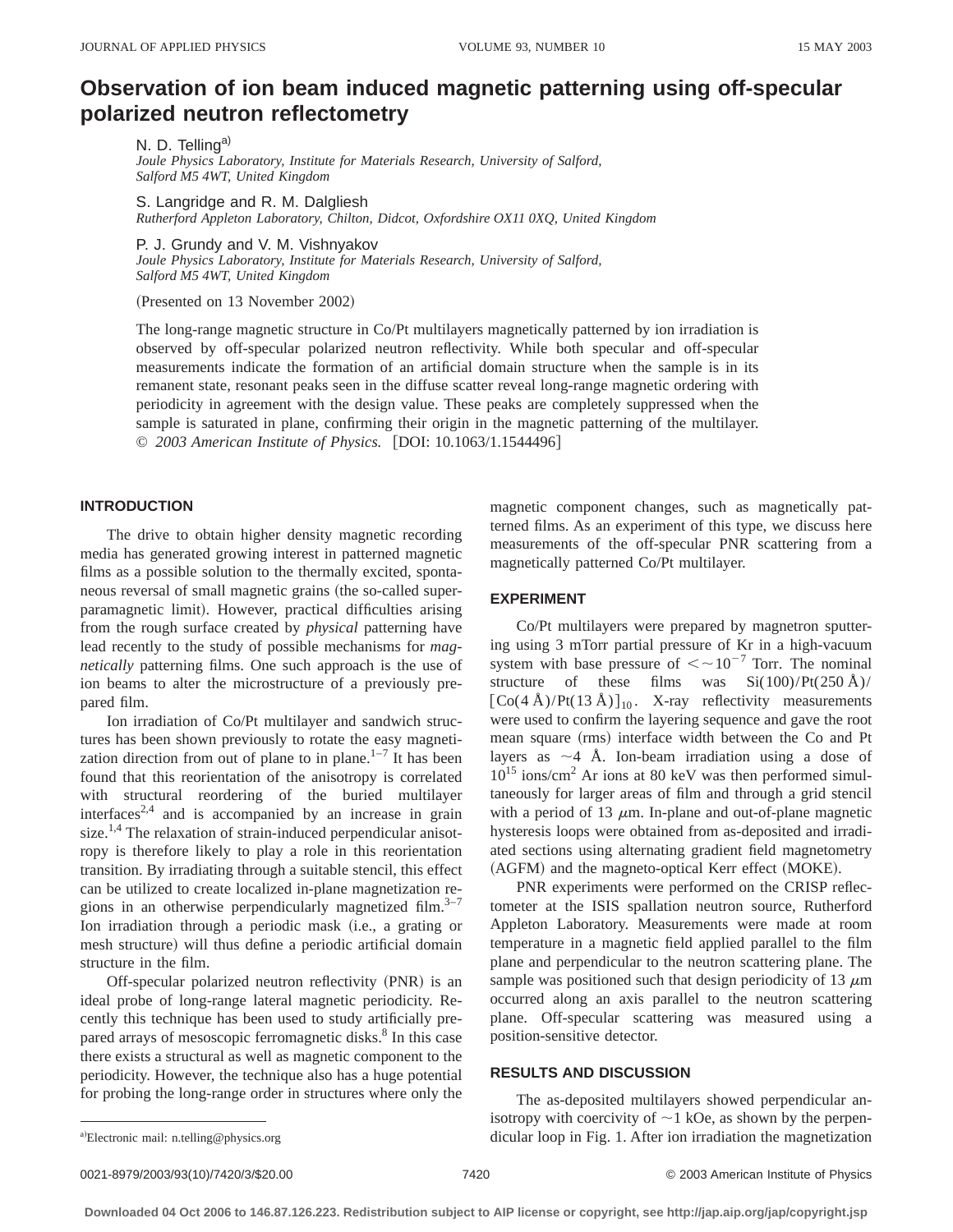

FIG. 1. Observed  $M-H$  loops for the as-deposited multilayer (triangles, AGFM measurement) and ion beam irradiated multilayer (MOKE measurement).

was found to lie in the film plane and the coercivity was  $\sim$ 200 Oe (Fig. 1). Thus in the remanent state, after in-plane saturation, the irradiated regions in the patterned film will remain saturated along the axis of the field applied (i.e., in a single domain state) while the as-deposited regions will contain perpendicular domains. This multidomain nature of the as-deposited regions was confirmed using magnetic force microscopy (MFM). A schematic diagram showing the periodic artificial domain structure in the film and the neutron scattering arrangement is shown in Fig. 2. The interaction cross section between neutron moments and perpendicular film moments is zero. Thus, in the remanent state, the neutron scattering length will vary in a periodic fashion along the lateral direction. By measuring the off-specular neutron scattering, the in-plane component of the scattering vector, *q*, is used to probe this artificial periodicity.

The specular PNR curves obtained from the patterned film in its remanent state  $(H \sim 40 \text{ Oe})$  and at saturation  $(H$  $\sim$  3 kOe) are shown in Figs. 3(a) and 3(b), respectively. The contribution to the measured moment comes only from the in-plane moments and is correlated with the degree of spin splitting of the reflectivity. The increase in the separation of spin states at saturation indicates the presence of both inplane and out-of-plane moments in the remanent state, consistent with the artificial domain structure illustrated in Fig. 2. The fits to the data shown in Fig. 2 indicate that the effec-



FIG. 2. Schematic of the ion-beam synthesized artificial magnetic domain structure in the film, showing also the neutron scattering geometry.



FIG. 3. Specular polarized neutron reflectivity measured at (a) remanence  $(H \sim 40$  Oe) and (b) saturation in plane  $(H \sim 3$  kOe).

tive moment increases from 0.6 to  $1.9 \pm 0.15 \mu_B$  when the out-of-plane moments are forced into the plane at saturation.

Off-specular reflectivity was measured as a function of  $q_z$  and the off-specular scattering angle,  $\Delta \theta_f$ , using the position-sensitive detector. The diffuse intensity measured at remanence  $(H \sim 40 \text{ Oe})$  for spin-down reflectivity, integrated over  $q_z$ , is shown in Fig. 4. Clear resonant diffuse peaks can be seen on either side of the specular peak ( $\Delta \theta_f = 0$ ). These peaks must result from very well defined periodicity which is indicative of the artificial period induced by the ion irradiation. Similar but weaker peaks were observed in the spin-up reflectivity (not shown), revealing the contrast in spindependent neutron scattering between the in-plane magnetic (irradiated) regions and out-of-plane (as-deposited) regions.

Interfacial roughness in multilayers results in a diffuse background contribution to the reflectivity that contains resonant features if any replication of interface roughness occurs.9 The interface modification caused by ion irradiation



FIG. 4. Diffuse reflectivity, integrated over  $q_z$ , measured at remanence (40)  $Oe$  and at saturation  $(3 kOe)$ .

**Downloaded 04 Oct 2006 to 146.87.126.223. Redistribution subject to AIP license or copyright, see http://jap.aip.org/jap/copyright.jsp**